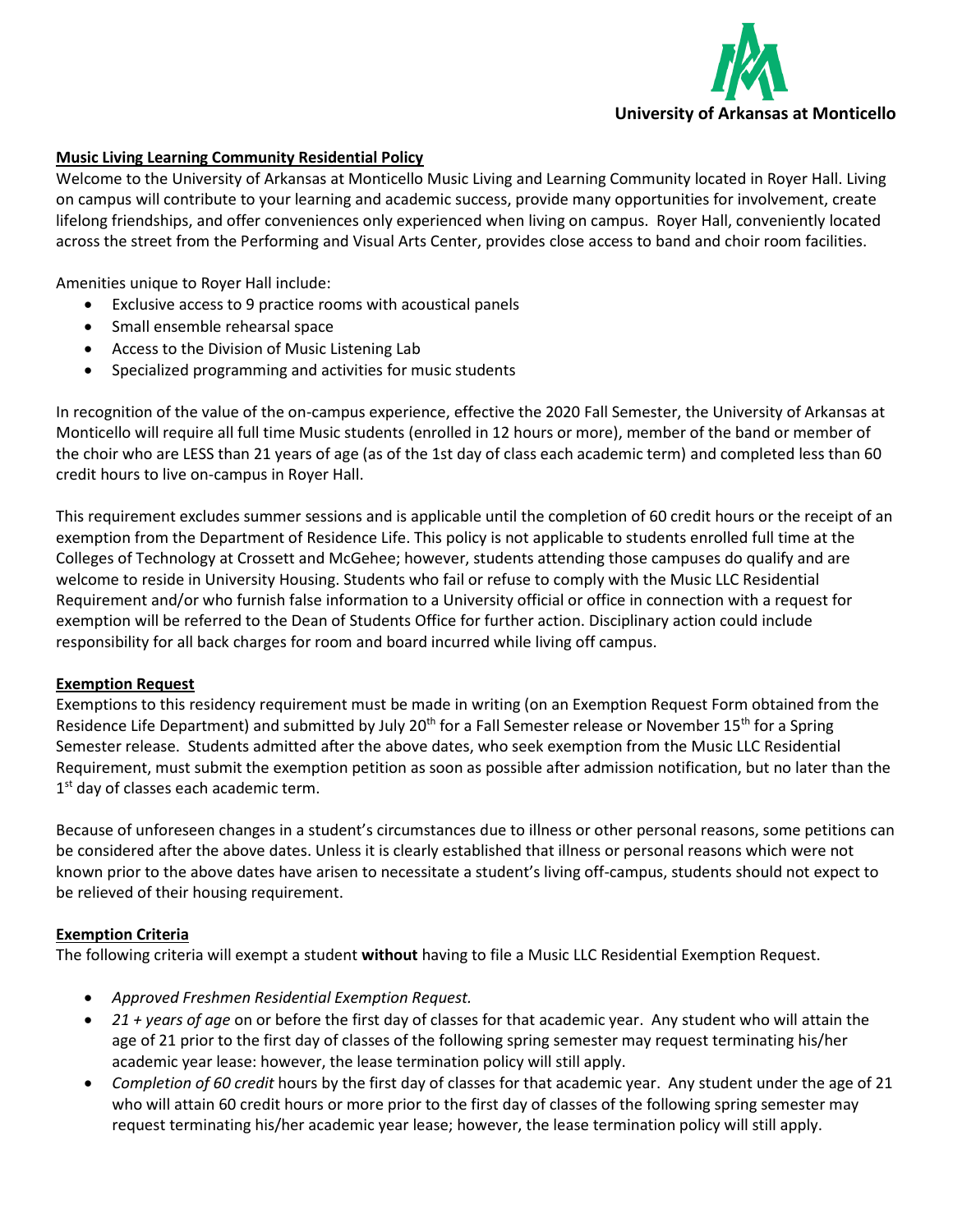The following criteria **WILL** exempt a student, but will **require** filing a Music LLC Residential Exemption Request with the appropriate documentation.

- *Prior off campus housing* as their primary residence the previous semester to the exemption request only.
- *Living with parents or legal guardians* at their primary residence and commuting to campus from within 60 miles of the Monticello Campus.
	- o Documentation: A completed and notarized Parent/Guardian Residence Verification from the parent or guardian verifying that his/her son or daughter will be living at the primary residence.
- *Married* 
	- o Documentation: A copy of marriage license.
- *Active duty military experience* (at least one year)
	- o Documentation: DD-214 discharge document.
- *Student is single parent* with primary responsibility for supporting and caring for the child(ren).
	- $\circ$  Documentation: A copy of the child's birth certificate and proof of means of support. Such proof may include a copy of your current tax return in which the child is claimed as a dependent or proof of government-sponsored benefits received for your child. Note: Two students may not claim primary responsibility for the same child at two different addresses.

The following criteria **MAY** exempt a student and will **require** filing a Music LLC Residential Exemption Request. Such exemptions will be reviewed on a case by case basis.

- *Extreme medical condition and/or disability* for which on-campus accommodations cannot be made.
	- o Any student requesting this exemption should contact the Office of Special Student Services located in Harris Hall Room 120; phone 870 460-1026; TDD 870 460-1626; Fax 870 460-1926.
- *Personal compelling circumstance*.
	- $\circ$  Documentation: A concise letter which fully describes the circumstance along with any supporting documentation.

# **Exemption Review Process**

An application for exemption from the on-campus Music LLC Residential Requirement does not guarantee nor imply that an exemption will be granted. A student should assume that his/her request has not been granted until he/she receives written notification of approval and should not make other living arrangements or enter into a rental or lease agreement with a third party realtor or lessee until such notification. Having already signed a lease with an off-campus landlord will not be considered a valid reason for an exemption.

The Director of Housing will provide the initial review of the exemption request(s). Approved request(s) will be notified in writing via email to the student's official UAM email address. Any request needing additional review will be automatically referred to the Music LLC Housing Appeal Review Committee. This Committee will consist of the Director of Housing, Dean of Students, Band Director, Marching Band Director, and one faculty/staff/student representative. This Committee will review written requests for exemptions which are received by the applicable deadline. The Music LLC Housing Appeal Review Committee may consult with other units of the University, including, but not limited to, the Student Health Center, Office of Special Student Services, and the Office of Financial Aid. The Committee will send a decision regarding the exemption request to the student's official UAM email address.

# **Appeal Process**

Should the request be denied, the student may submit a written appeal to the Vice Chancellor for Student Engagement (VCSE). The VCSE will not conduct an additional review of the exemption application, but will evaluate the merit of the appeal claim.

A. The written appeal must be submitted to the Residence Life Office no later than ten (10) working days after notice has been sent that a request for exemption has been denied. The appeal will be forwarded to the VCSA.